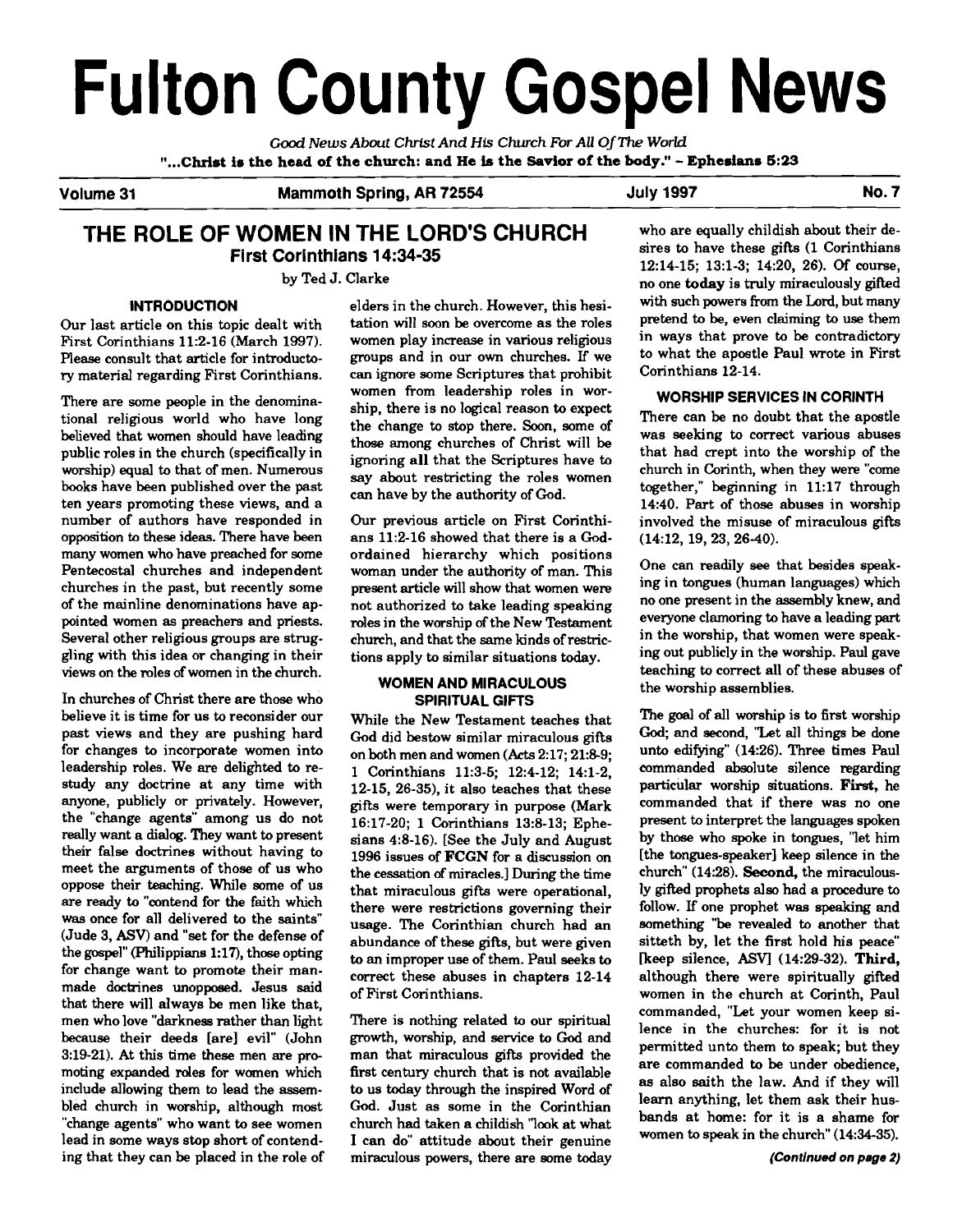#### **FULTON COUNTY GOSPEL NEWS USPS Publication X 21 1780**

... is a Periodical publication issued monthly by the Chwch of Christ **at** Third and Bethel (P.O. Box **251).** Mammoth Spring, **AR** 72554-025 1. POSTMASTER: Please mall all changes of address to the above address.

FCCN is mailed free of charge to any who care to receive it. We will be happy to add any names to the regular mailing list. If you **send** m a name we must have a complete address, including number and street name, or R.R. or HCR number, plus **box** number, or a P.O. Box number and the NINE **DIGIT**  ZIP CODE. This paper is supported by voluntary contributions for which we are grateful. Financial information will be furnished upon request. Mail all address corrections or *manuscripts to:* 

#### **FUL TON COUNTY GOSPEL NEWS P. 0.** *Box 251*  **Mammoth** *Spring, AR 72554*

| Mammoin Spring, AK / 2334 |  |
|---------------------------|--|
|                           |  |
|                           |  |

#### **(Continued from page 1)**

**THE MEANING OF "KEEP SILENCE"** 

A form of the same Greek word for "silence" is used in each of the three cases above. In 14:28 and 14:34 it means "say nothing, keep silent."' In 14:30 it refers to one who is in the process of speaking and means "stop speaking, become silent."2 It should be obvious from its use with the prophets and tongues-speakers that it does not mean that these men could not say anything at all in worship, but that they were to be silent regarding the particular situation under consideration: This also has a crucial application which we will make shortly regarding the prohibition of women speaking in the worship services. Some have contended that since the Greek word here means absolute silence, that these services must have **been** special worship services where only miraculous spiritual gifts were exercised. Accordingly, it is suggested that we do not have any such services today, since these miraculous gifts are done away **(cf.** 1 Corinthians 138-13; Ephesians 4:s-16). One argument made for these being special services is that since absolute silence was commanded of the women, then they could not even sing or make public confession that they believed that Jesus is the Christ, the Son of God. But, since we know that congregational singing was the practice of churches in the New Testament and that all (women included) are to make public confession of one's faith in Christ, then the worship services in

First Corinthians 14 must have been different from the regular worship of the church where women could sing and publicly confess Christ (Ephesians 5:19; Colossians 3:16; Romans 10:9-10).

However, it does not seem necessary to resort to such an explanation as the one above. It is true that the context of chap ter 14 involves use of miraculous gifts in public worship to **God,** but these were not necessarily special worship services, sep arate from the normal worship services. In the absence of the completed revelation of the New Testament, which was still in the process of being revealed when First Corinthians was written, it is most likely that the exercise of miraculous gifts was necessary to instruct and guide a **congre**gation in each worship assembly in **areas**  not yet revealed and confirmed. Also, according to verses 23-25, these were worship services which were open to the "unlearned and unbelievers," so that Paul gave instructions governing this situation. I do not see that anything is gained by contending that these were special services, unlike anything we have today. Furthermore, it seems to me that if we contend that they had worship services different than we have today, because of the use of miraculous gifts, someone could argue that we can have different worship today than they had in the first century because we do not have those same **gifts.**  In fact, some are arguing that we should allow the Holy Spirit to directly influence our worship today, much like Pentecostalism has argued for the direct operation of the Spirit in their worship services for decades. Is the Holy Spirit going to direct our worship in ways different from the avenues of worship used by the first century church? Absolutely not! Under the direction of the Spirit-filled Word of **God,**  we pray, preach, sing, contribute financially, and observe the Lord's Supper (Acts 2:42; 20:7; 1 Corinthians 11:23-34; 16:l-2). Did the first century church do the same thing? **Of** course they did. The only difference is that they followed the direction of inspiration through the Spiritgiven miraculous **gifb** and today we follow the Spirit-inspired written Word.

The question is, does the silence imposed on women in these verses extend to the corporate worship of the church, where everyone is doing the same thing together, such as singing; or does it preclude a woman making a simple public confession of faith in Christ before the assembly? I do not believe that these two items fall within the context of Paul's command in First

Corinthians 14:34-35. Please consider the following comments on this issue by brother Don McWhorter.

Nothing in the context deals with the corporate worship in which the entire congregation is participating jointly. Instead, it deals with who is *leading* the congregation in that worship. If the silence imposed in this chapter is absolute and unconditional, then men would also be forbidden to sing in corporate worship or to confess the lordship of Jesus because verse 28 imposes the same silence on men that verse **34** imposes on women... Admittedly the situation involved such miraculous gifts, but to confine it to [that] circumstance narrows it much more than the conte<sup>[x]</sup>t does. The con*text involves individual vocal teaching in the form of a public discourse before a public assembly of the church. It is in this setting that the subject of silence is discussed for both men and women.*  Don't miss that point. To do so is to miss the point that is the key to the entire chapter.<sup>3</sup>

Another twist, taken by those who are intent on expanding the role of women into leadership in worship, is to say that since these restrictions dealt with miraculous spiritual gifts that we do not possess today, then the prohibitions placed on women in the passage are not binding today. Really? Then there would not be any requirement for worship to be "edifying" (14:26), or the need that "all things be done decently and in order" **as** Paul stated in the conclusion of this chapter (14:40). To remove such requirements regarding worship would be to throw it open to the kind of wild activities that characterize some Pentecostal assemblies I remember from my childhood days, which may still be seen in some places. But, a point to be made here is, that if **God** would not permit miraculously gifted and inspired women in the first century to take leading roles in worship, then there is certainly no authority, permission, or encouragement for uninspired women of today to take or accept such leading roles!

#### **SUBMISSION THROUGH SILENCE**

The plainness with which Paul speaks in 14:34-35 helps us to understand the more difficult passage in 11:Z-16. Evidently, Paul's intention in 11:2-16 was to show the need for the woman to be in submission to the man. He did not deal specifically with the topic of public leadership of the woman in the worship assembly until he came to 14:34-35. In this latter passage it is clear that there is a requirement for a woman's complete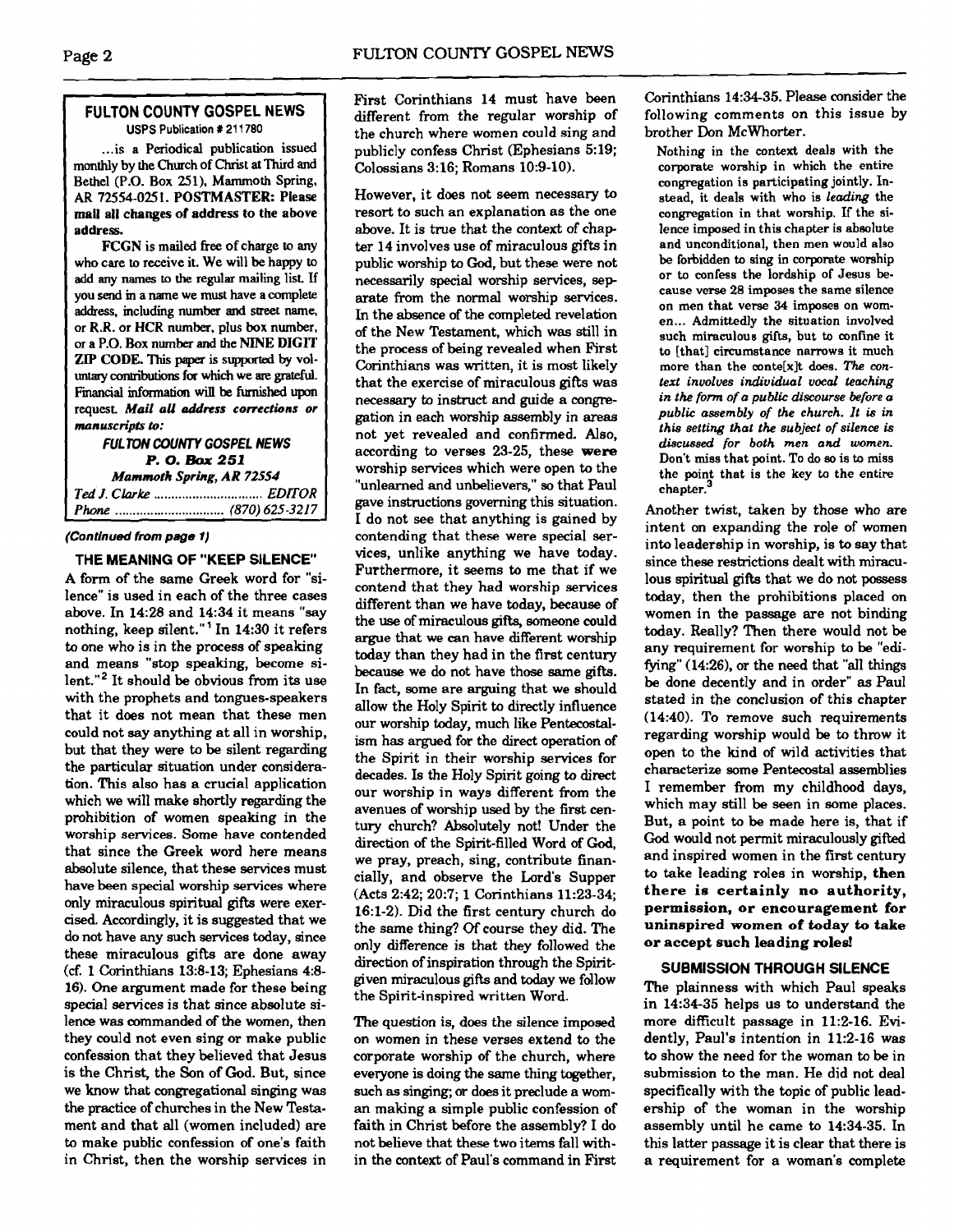silence in the areas of leading in public prayer, or delivering a public discourse by speaking in tongues or prophesying in the mixed public assemblies of the church. Therefore, whether or not 11:2-16 was dealing with public assemblies, Paul's emphasis was on the proper submission of women. He then shows in 14:34-35 that proper submission excludes women taking or receiving leadership roles in the worship of the assembled church.

Paul also shows that this submission of women in recognizing the restriction against leadership in worship is not a cultural conformity limited to the first century. He points to "the law" having established this matter long before first century culture. That 'law" had to refer to the teaching of the priority of man over woman in creation, the woman being made for man (not man for the woman), and the fact that Eve was deceived into sin **(cf.** Genesis 2:18-24; 3:l-6, 16; 1 Corinthians 11:2-9; 1 Timothy 2:11-15). **[See**  also the two articles in this series, "The Genesis Connection and the Role of Women in the Lord's Church," November and December 1996.1

The requirement of **submission** was so important that it was to show itself in **silence** regarding any leading role in public worship. Each command to "keep silence," even to the men of First Corinthians 14:28, 30, as well as the women in 14:34-35, related to the idea of public discourse in the assembly. This demand for silence **was** restrictive enough that the woman was not allowed to use auestions as an excuse to speak out publicly in the worship assemblies. Such would be disruptive of the services, violating the type of silence imposed on her. This silence did not extend to speaking when singing in unison with the rest of the assembled church, nor would it exclude her necessary public confession of faith in Jesus as the Christ.

#### **QUESTIONS FOR "HUSBANDS" ONLY?**

Verse 35 tells inquiring women to ask their "husbands" at home, again citing as the reason that "it is a shame for women to speak in the church." The word "shame" means what is "disgraceful."<sup>4</sup> One mav ask, 'What of unmarried women?" It is reasonable that since the "women" in this<br>passage is said to be "any adult female... 1 Cor. 14:34f,"<sup>5</sup> the more obvious reference to men would be men in general, "in contrast to women." $6$  If the word here does mean husband. rather than men in general, it is likely because most women

would be married, as are most men. However, even unmarried women would have some man in their families or circles of friends to whom they could direct their questions later and not disrupt the worship of the church. It could be a believing husband, but it might be a father, brother, uncle, a close friend, or an elder or preacher of the church. In the context of **First** Corinthians 14 there is no reason to limit the women and men in the text to husbands and wives, although the same words are sometimes used of husband/ wife relationships **(6:** Ephesians 5:22-33).

#### **CONCLUSION**

Although the use of miraculous gifts has passed, the principles regulating worship so that "edifying" takes place and that things are done "decently and in order" are still binding. This includes the prohibition of women speaking out in leadership roles in public worship assemblies. This restriction is rooted in the 'law" given by God in Eden (Genesis 2 & 3; **1** Corinthians 11:3-9; 1 Timothy 2:ll-15). One must ignore plain teaching in the Scriptures to say or do otherwise. Elders do not have the right to decide that they will let women speak out in leadership roles in the worship of the church. It is a shame upon them as elders and a shame upon the women who take on those responsibilities, **for God's Word prohibits the practice.** Thus, women taking leading roles in the public worship of the church can only come through the commandments of men and, as such, it **is vain worship** (Matthew 15:9). This is not a practice planted by the authority of God, and the practice and practitioners will be "rooted up" (Matthew 15:13-14). [Our next article to conclude this series will come in the fall, when we discuss 1 Timothy 2:11-15.]

ENDNOTES ' Bauer, Arndt, Gingrich, & Danker, A *Greek-English Lexicon of the New Testament and Other Early Christian Literature,* 2nd edition (Chicago: University of Chicago Press, 1979), *"sigao."* 749. Herealter abbreviated as *BAGD.* 

Ibid. I Don McWhorter, **God's** *Woman:* Feminine *or Feminist?* (Huntsville, AL: Publishing Designs, Inc., 1992), 102-104. This is an excellent little **book** that I heartily reoommend for your study on the subject of the mle of women in the church. You may write the publisher at **P.O.** Box 3241, Huntsville, **AL** 35810.

*BAGD, 'bisehros,* " 25.

bid., *"gune,"* 168.

 $<sup>6</sup>$  Ibid., "aner," 66. However, the authors say its</sup> use probably means "husband" in 1 Cor. 14:35.

# **That Was My Invitation**

by Dean Fugett

It had been another one of those kind of weeks. You know, when everything seems to go wrong, the whole world seems to be against you, and you have no one who cares that you are hurting and needing a little lifting up. The boss seemed to be watching me, just waiting for me to make a mistake - and I did. Workers around me were snapping and grumbling, **grab**  bing the best materials and opportunities. My bills all seemed to come due and extra expenses on the old car took **too** much of my pay check. Depression had set in and I just couldn't get my chin off the floor. I just didn't think I could take any more...

I was sitting there on Sunday morning wondering if life was worth living, if there was any valid reason to go on. Then I thought about religion. It seems that we always think about religion last; at least I did. I began to think about a couple of people at work who always seemed to have a smile, who were always considerate of others, who didn't jump into the "dog-eat-dog" fray, who always had a kind word when they spoke. I also remembered that one had mentioned to me several times that he would like for me

**(Continued on page 4)** 

# ≈∞೦೦೦ಾ≈ **CONTRIBUTIONS**

## **CHURCHES**

| Church of Christ, Moody, Mo.  \$25.00         |  |
|-----------------------------------------------|--|
| Church of Christ, Souder, Mo.  25.00          |  |
| Lowell Church of Christ  50.00                |  |
| Springdale, Ar.                               |  |
| Church of Christ, Bakersfield, Mo.  25.00     |  |
|                                               |  |
| Church of Christ, Elizabeth, Ar.  25.00       |  |
| Dellhalf Church of Christ, Myrtle, Mo.  25.00 |  |
|                                               |  |
| Mammoth Spring, Ar.                           |  |
| Jeff Church of Christ, Thayer, Mo.  25.00     |  |
| Church of Christ, Thayer, Mo.  200.00         |  |
| Church of Christ, Clarkridge, Ar.  75.00      |  |
| Church of Christ, Garfield, Ar.  35.00        |  |

#### INDIVIDUALS

| Ann Wilson, Hot Springs, Ar.  \$20.00 |       |
|---------------------------------------|-------|
| Elizabeth Luye, Ellsinore, Mo.        | 10.00 |
| Eula James, Doniphan, Mo.             | 20.00 |
| David Barger, Norman, Ok.             | 25.00 |
| Joe Smith, Bakersfield, Mo.           | 10.00 |
| Loren Fitzhugh, Crockett, Tx.         | 10.00 |
| Leffel Bean, Conroe, Tx.              | 10.00 |
| Cora Bryant, Salem, Ar.               | 40.00 |
| Joyce Cooper, Pocahontas, Ar.         | 2.00  |
| Dena Smith, Ravenden, Ar.  5.00       |       |
| Hazel Stokes, West Plains, Mo.        | 10.00 |
| Billy Tabor, Malden, Mo.              | 10.00 |
| Neil Inness, Ravenden Springs, Ar.    | 15.00 |
| Wanda Pirtle, Los Angeles, Ca.        | 50.00 |
| Notre Brown, Alamo, Tn.               | 10.00 |